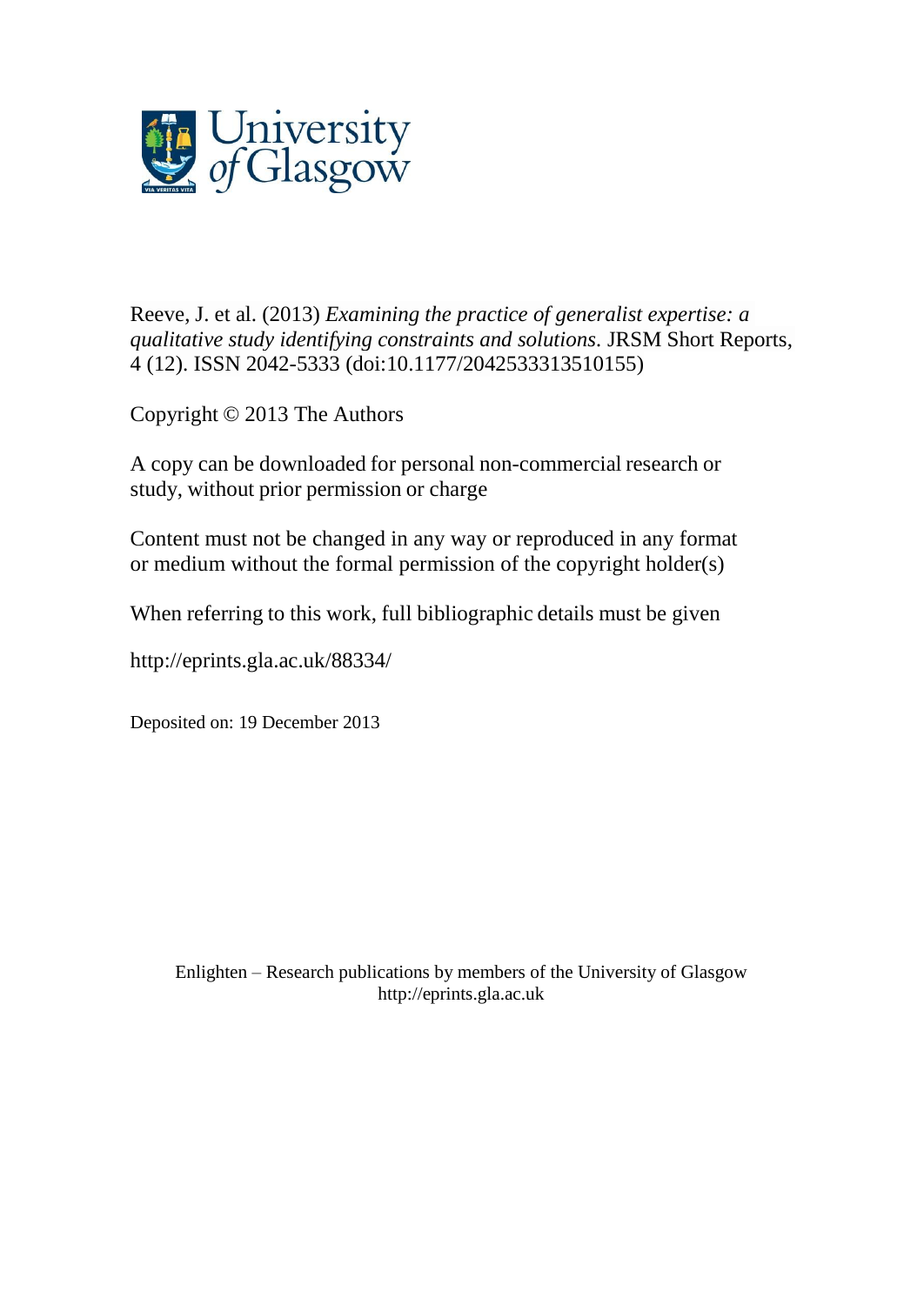

Journal of the Royal Society of Medicine Short Reports; 4(12) 1–9 DOI: 10.1177/2042533313510155

# Examining the practice of generalist expertise: a qualitative study identifying constraints and solutions

Joanne Reeve<sup>l</sup>, Christopher F Dowrick<sup>I</sup>, George K Freeman<sup>2</sup>, Jane Gunn<sup>3</sup>, Frances Mair<sup>4</sup>, Carl May<sup>5</sup>, Stewart Mercer<sup>4</sup>, Victoria Palmer<sup>3</sup>, Amanda Howe<sup>6</sup>, Greg Irving<sup>1</sup>, Alice Shiner<sup>6</sup> and Jessica Watson<sup>7</sup>

<sup>1</sup>Department of Health Services Research, University of Liverpool, Liverpool L69 3GB, UK

<sup>2</sup>Imperial College London, London SW7 2AZ, UK

<sup>3</sup>University of Melbourne, Melbourne, VIC 3010, Australia

4 University of Glasgow, Glasgow, Lanarkshire G12 8QQ, UK

<sup>5</sup>University of Southampton, Southampton SO17 1BJ, UK

6 University of East Anglia, Norwich, Norfolk NR4 7TJ, UK

<sup>7</sup>University of Bristol, Bristol BS8 ITH, UK

Corresponding author: Joanne Reeve. Email: Joanne.reeve@liv.ac.uk

### Abstract

Objectives: Provision of person-centred generalist care is a core component of quality primary care systems. The World Health Organisation believes that a lack of generalist primary care is contributing to inefficiency, ineffectiveness and inequity in healthcare. In UK primary care, General Practitioners (GPs) are the largest group of practising generalists. Yet GPs fulfil multiple roles and the pressures of delivering these roles along with wider contextual changes create real challenges to generalist practice. Our study aimed to explore GP perceptions of enablers and constraints for expert generalist care, in order to identify what is needed to ensure health systems are designed to support the generalist role. Design: Qualitative study in General Practice.

Setting: UK primary care.

Main outcome measures: A qualitative study – interviews, surveys and focus groups with GPs and GP trainees. Data collection and analysis was informed by Normalisation Process Theory.

Design and setting: Qualitative study in General Practice. We conducted interviews, surveys and focus groups with GPs and GP trainees based mainly, but not exclusively, in the UK. Data collection and analysis were informed by Normalization Process Theory.

Participants: UK based GPs (interview and surveys); European GP trainees (focus groups).

Results: Our findings highlight key gaps in current training and service design which may limit development and implementation of expert generalist practice (EGP). These include the lack of a consistent and universal understanding of the distinct expertise of EGP, competing priorities inhibiting the delivery of EGP, lack of the consistent development of skills in interpretive practice and a lack of resources for monitoring EGP.

Conclusions: We describe four areas for change: Translating EGP, Priority setting for EGP, Trusting EGP and Identifying the impact of EGP. We outline proposals for work needed in each area to help enhance the expert generalist role.

#### Keywords

generalism, generalist practice, normalisation process theory, primary care, generalist expertise

# Introduction

Provision of person-centred generalist care is a recognized core component of quality primary care systems.<sup>1,2</sup> The World Health Organisation (WHO) believes that a lack of generalist primary care is contributing to inefficiency, ineffectiveness and inequity in healthcare.<sup>3</sup>

Generalism is a professional philosophy of healthcare practice<sup>4</sup>; described as 'expertise in whole person medicine'.<sup>5</sup> The 'expertise' of generalism relates to an approach to care which is person not disease oriented; taking a continuous rather than an episodic view; integrating biomedical and biographical understanding of illness; to support decisions which recognize health as a resource for living and not an end in itself.<sup>6</sup> In primary care, General Practitioners (GPs) are the largest group of practising generalists. Holistic, or whole person, care lies at the heart of definitions of being a  $GP<sup>7</sup>$  and is a core component in the GP curriculum.<sup>8</sup>

In the UK, GPs fulfil multiple roles: including delivering community-based care for chronic disease, health promotion, and now commissioning, as well as the person-centred role of the expert generalist. The pressures of delivering multiple roles (an 'all-rounder view' of the generalist role) along with wider contextual changes create real challenges<sup>9</sup> to generalist practice, contributing to the concerns raised by the  $WHO.<sup>3</sup>$ 

Particular concern relates to the care of people living with chronic conditions and with multimorbidity.<sup>10,11</sup> May et al.<sup>10</sup> argue that a lack of personcentred, rather than condition focused, care is contributing to an excessive burden on patients.

!2013 The Author(s)

This is an open-access article distributed under the terms of the Creative Commons Non-commercial Attribution License (http://creativecommons.org/licenses/by-nc/2.0/), which permits non-commercial use, distribution pandus<del>a production in paramedium gan onideshy be any iginal wands</del> is properly cited.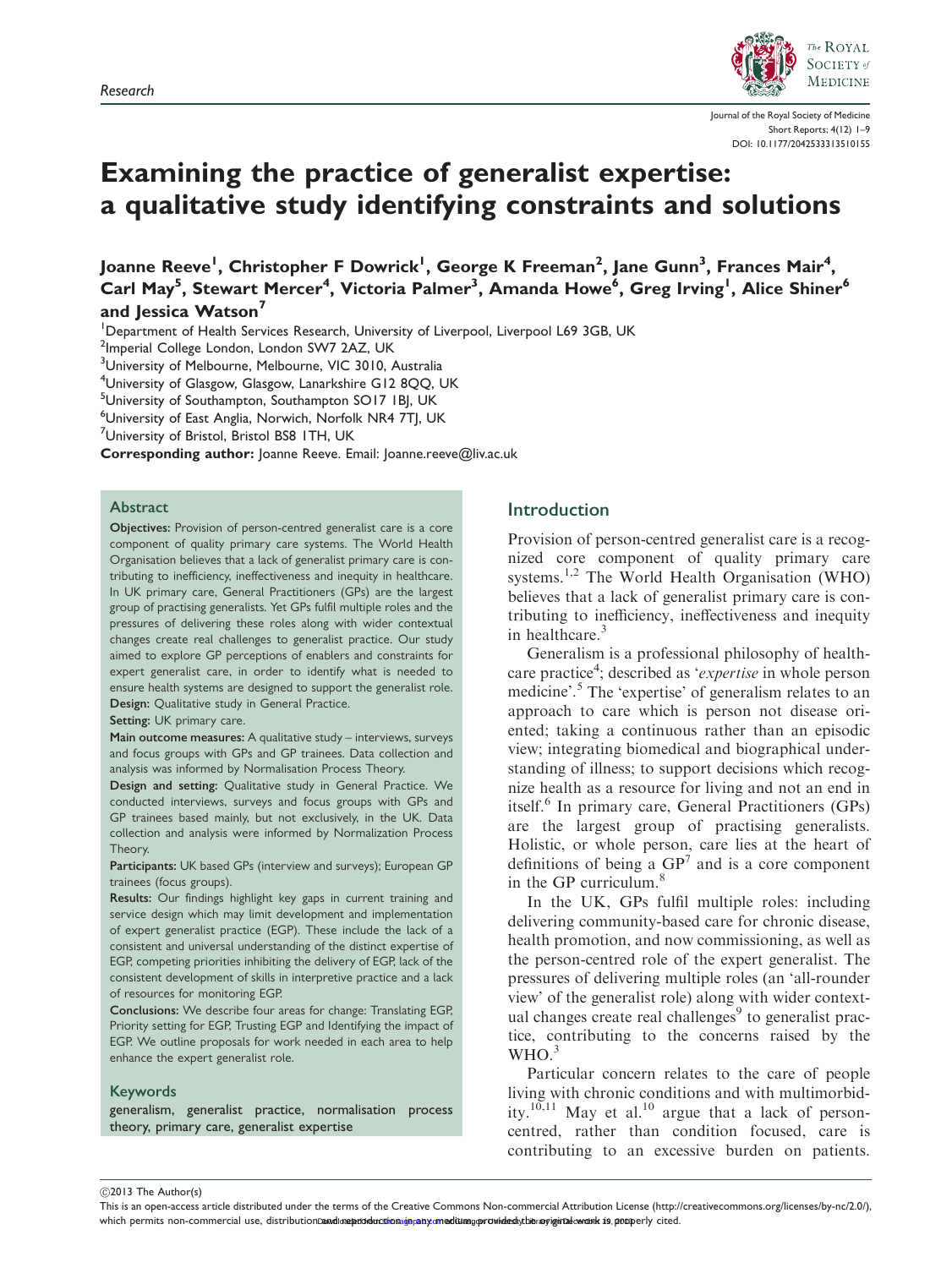Our study therefore focuses on the delivery of expert generalist care in the primary care context. We set out to answer the question, what factors enable or constrain expert generalist practice (EGP)?

## **Methods**

## Theoretical framework: assessing provision of EGP

Generalism is a professional philosophy of practice:<sup>4</sup> described in the seminal texts of authors such as McWhinney and Freeman<sup>12</sup> and accounts of the biopsychosocial approach to consultation.<sup>13</sup> As such, it is deeply engrained<sup> $14$ </sup> in the philosophy and ideals of practice. However, in order to study provision of care, we need to translate rich descriptions of a philosophy of generalism into a framework we can use to study practice.

Accounts of generalism recognize multiple and variable components<sup>5</sup> which both contribute to and arise from person-centred care in different contexts<sup>5</sup> (p.7) (for example, continuity and coordination of care, communication skills and relational care). However, our focus is on the distinct expertise of the generalist: that which is unique to and distinguishes generalist care from other approaches to practice; namely a person, rather than condition, focused approach to making decisions about care needs.<sup>6</sup> It is this that we recognize as EGP. EGP refers to the distinct form through which the philosophy of generalism is operationalized.

From this description, we thus recognize EGP as a complex intervention as described within the Medical Research Council Complex Interventions framework.15 It has several interacting and variable components (patient, practitioner and context), and a range of possible outcomes.<sup>15</sup> At its core are two distinct or 'constant components' (understood as fixed for all practitioners, all patients and every treatment).<sup>16</sup> These are firstly the *principle* of personcentred decision making which recognizes health as a resource for living and not an end in itself. $6,17$ Secondly, the practice of interpretive medicine: integrating multiple sources of knowledge (including biomedical, biographical and professional) in a dynamic exploration and interpretation of individual illness experience.<sup>17</sup> Practice leads to decisions about what is wrong, and what is needed to intervene, which support an outcome of health as a resource for living.<sup>18</sup>

By framing EGP as a complex intervention, we open it up to critical review using theoretical models designed to understand the integration of complex interventions into usual practice. Built on a robust theoretical programme by May et al., $^{19}$ Normalization Process Theory (NPT) identifies 16 domains of work, grouped within four categories (Sense making, Engagement, Action and Monitoring) which need to be successfully undertaken if a complex intervention is to be introduced and integrated into usual care. NPT has been used to investigate healthcare interventions especially in the field of chronic illness,  $20-22$  including in the development of a toolkit to 'help think through implementation and integration problems in healthcare'.19 We have adapted the NPT toolkit to focus on EGP, and explicitly the constant components described above (Table 1). We used this toolkit to explore contextual<sup>23</sup> factors which enable or constrain delivery of the complex intervention of EGP, focusing on the care of people living with multimorbidity.

## Sampling and data collection

We collected three datasets (see Box 1).

## Analysis

A Framework Analysis approach<sup>24</sup> was used to categorize the data. Transcripts and survey responses were read to identify examples of work related to EGP which fell into the 16 domains identified within the modified NPT framework (Table 1). We categorized activities as 'enablers' where they offered examples of the work necessary for integration of EGP in usual care. Where we identified an absence of work, or a contradiction to EGP, we categorized these activities as constraints. JR analysed the full dataset; GI conducted a parallel analysis of the focus groups, VP coded five of the GP interviews. We used a Red/Amber/Green approach to summarize the findings in each of the 16 domains: green if we identified examples of the necessary work (enablers) with no constraints; red if we failed to identify any examples of the necessary work; amber if we saw a mixed picture.

## **Results**

A summary of results across the 16 NPT domains is shown in Table 1, highlighting constraints across all four categories of work: Sense making, Engagement, Action and Monitoring. Detailed datasets are available from the authors. Here we present examples from the dataset to illustrate our key findings.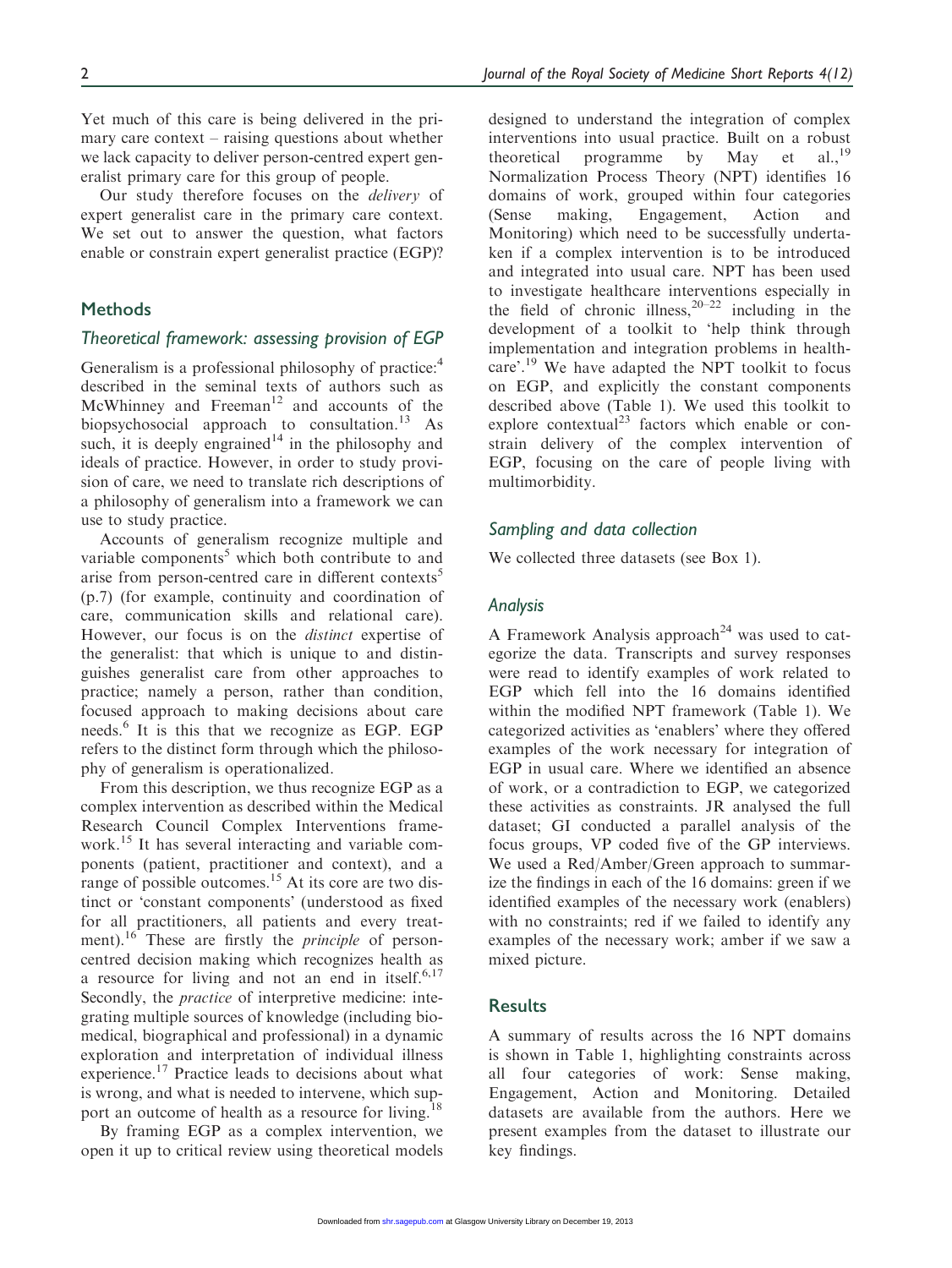Table 1. The NPT-EGP framework – the Normalization Process Theory<sup>19</sup> toolkit adapted to examine the complex intervention that is EGP.

| Domain of work predicted by NPT*                                                                                                                                                                                                         | Activity identified**     |
|------------------------------------------------------------------------------------------------------------------------------------------------------------------------------------------------------------------------------------------|---------------------------|
| Sense making                                                                                                                                                                                                                             |                           |
| Ia. Participants can describe the distinct expertise of the generalist practitioner: whole<br>person centred interpretive practice - decision making that recognises/addresses needs of this<br>individual in their personal context     |                           |
| Ib. Participants can describe what an expert generalist approach offers that is different<br>to /distinct from other approaches: supporting health as a resource for living, not an end in<br>itself                                     |                           |
| Ic. Participants can describe what specific tasks the generalist must do: adopt a<br>principle of person centred care and practice of interpretive medicine including establishing<br>trustworthiness of decisions                       |                           |
| Id. Participants can describe why expert generalist care matters, with reference to the<br>needs of the individual as well as communities, health service, wider society: avoid<br>burden of care, support health as resource for living |                           |
| Engagement                                                                                                                                                                                                                               |                           |
| 2a. Champions for expert generalist practice ('trusted colleagues' <sup>25</sup> ) exist and support<br>others ('communities of practice' <sup>25</sup> ) in developing, delivering and evaluating EGP                                   |                           |
| 2b. Participants recognise their own role in developing, delivering and evaluating<br>expert generalist care                                                                                                                             |                           |
| 2c. Participants organise practice to accommodate/support EGP for people with<br>multimorbidity                                                                                                                                          |                           |
| 2d. Participants respond and adapt to change to keep EGP going                                                                                                                                                                           |                           |
| Action                                                                                                                                                                                                                                   |                           |
| 3a. Participants are able to adopt a principle of person-centred decision making<br>supporting health as resource for living and perform the tasks of interpretive medicine<br>(discovery, integration, application, reflection)         |                           |
| 3b. EGP supports communities of practice $-$ collective sense of trust in their work                                                                                                                                                     |                           |
| 3c. The right people with the right skills are available to do the necessary tasks of EGP                                                                                                                                                |                           |
| 3d. The wider system/team supports EGP through supportive resourcing, priority<br>setting, policies etc                                                                                                                                  |                           |
| Monitoring                                                                                                                                                                                                                               |                           |
| 4a. Practitioners and patients are able to monitor the impact of EGP                                                                                                                                                                     | 9999999999999999999999999 |
| 4b. Formal monitoring of impact supports a collective sense that EGP is worthwhile                                                                                                                                                       |                           |
| 4c. Individual patients and practitioners think EGP is worthwhile                                                                                                                                                                        |                           |
| 4d. Feedback and monitoring of EGP supports individual and collective learning and<br>development                                                                                                                                        |                           |

\*NPT predicts the need for activity in 16 domains of work, grouped into four categories: Sense making, Engagement, Action and Monitoring.  $^{**}$ Analysis of activity shown as GREEN if necessary work identified  $| \quad |$ ; RED if no activity identified  $| \quad |$ ; CROSSHATCHING if mixed picture  $| \widetilde{2333}|$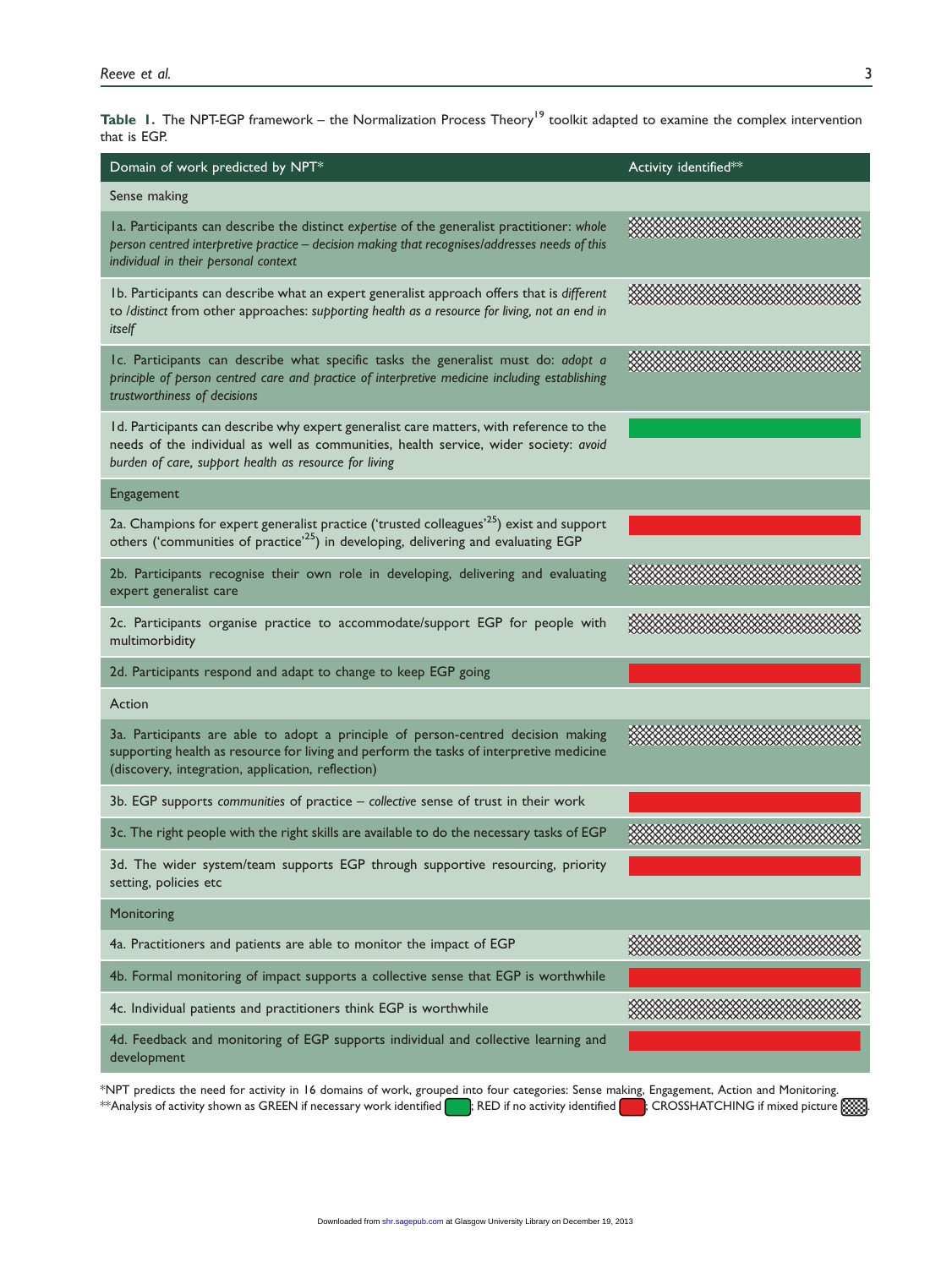## Box 1. Describing the three datasets

1. Interviews with practising GPs in Merseyside (Autumn 2011: JR, FM, CFD, SM, CM, JG, VP, GF)

All GPs on a local peer support group email list  $(n=160)$  were invited to take part in an interview exploring experiences of delivering generalist care to people with multimorbidity. Ten GPs replied, one practice manager also took part. All GPs had completed specialist training; seven women, three men; three early career, seven experienced GPs. An interview schedule based on the modified NPT Toolkit (Table 1) was used (available from the authors) to explore enablers and constraints for EGP. JR conducted all interviews.

2. Survey of attendees at an RCGP Conference workshop on Generalism (October 2012, JR, GF, AH)

Workshop attendees (approximately 250 people) were all invited to complete an online survey developed from the modified NPT toolkit (revised in light of findings from dataset 1). The Survey monkey link was also circulated in an RCGP newsletter and participants invited to pass the link on to interested parties (https://www.surveymonkey.com/s/QCL6R3K). Ninety-six replies were received, 94 from practising GPs.

3. Focus groups with International GPs in training attending RCGP Conference (October 2012, GI, JW, AS, JR)

Organized by the Junior International Committee of the Royal College of General Practitioners, two focus groups were held with conference delegates to explore international GP Trainee and First five GPs' perspectives on expert generalist practice. Sixteen people attended one of two groups run by GI, AS and JW. Participants came from Portugal, Spain, Austria, Poland, Italy, Romania, Denmark and Israel. The interview schedule was developed from the survey tool and is available from the authors.

# Sense making

We explored participants' perceptions of individual and collective understanding of what EGP is, how it is different from other forms of care, and why it matters. Responses revealed widespread acknowledgement that offering person-centred care mattered, but with problems in the other three domains of Sense making (Table 1).

All participants described a belief in a personcentred approach to care as an essential component for General Practice and primary healthcare. Some articulated this specifically as an iterative interpretive practice supporting personalized decision making framed by a view of the whole person.

[I work in] in a speciality of generalism in general practice ... My role is to look after patients and their illnesses, which is very much a counterpoint to what happens in secondary care, where the systems are set up to look after people's diseases. (Interview group, experienced GP)

However, others found it hard to articulate the distinct expertise of the generalist role. Some described instead the type of problems they were able to 'manage'.

[The generalist] is someone who knows a bit about everything and knows when to ask for help ... We manage simple things, and we ask for help for more complicated things. (Interview group, middle career GP)

Others spoke of the importance of continuity and relationships, the 'variables' in EGP (Figure 1), but also reflected that these were not unique to generalist practice. For some, they recognized a distinct expertise of professional practice but which they described as 'intuition' or a 'sixth sense'. They reveal practice which relies on instinctive feeling rather than conscious reasoning – a tacit process of professional practice.<sup>25</sup> The tacit nature of this process may contribute to the reported perceptions that whilst patients and primary care practitioners value EGP, the wider community lack an understanding of the role.

## Engagement

There was evidence of personal commitment from GPs to engage with EGP. For example, some GPs spoke of the importance of continuous investment – of working in the same practice over an extended period in order to gain the historical contextual knowledge they felt they needed to work as an expert generalist. Other strategies included work to support continuity of care and relationship building (Figure 1).

In order to investigate how the 'ideal' of EGP translates into daily practice, participants were also asked about the organization of care for complex patients with multimorbidity. Responses revealed that these patients were often more likely to be receiving care organized around protocol-driven care.

As a locum, I note this is structured very differently between practices. It is common for the practice nurse to manage chronic health conditions using the guideline/silo approach. (Survey respondent, locum GP)

This was perceived to stem from a lack of a system wide engagement with the personalized approach of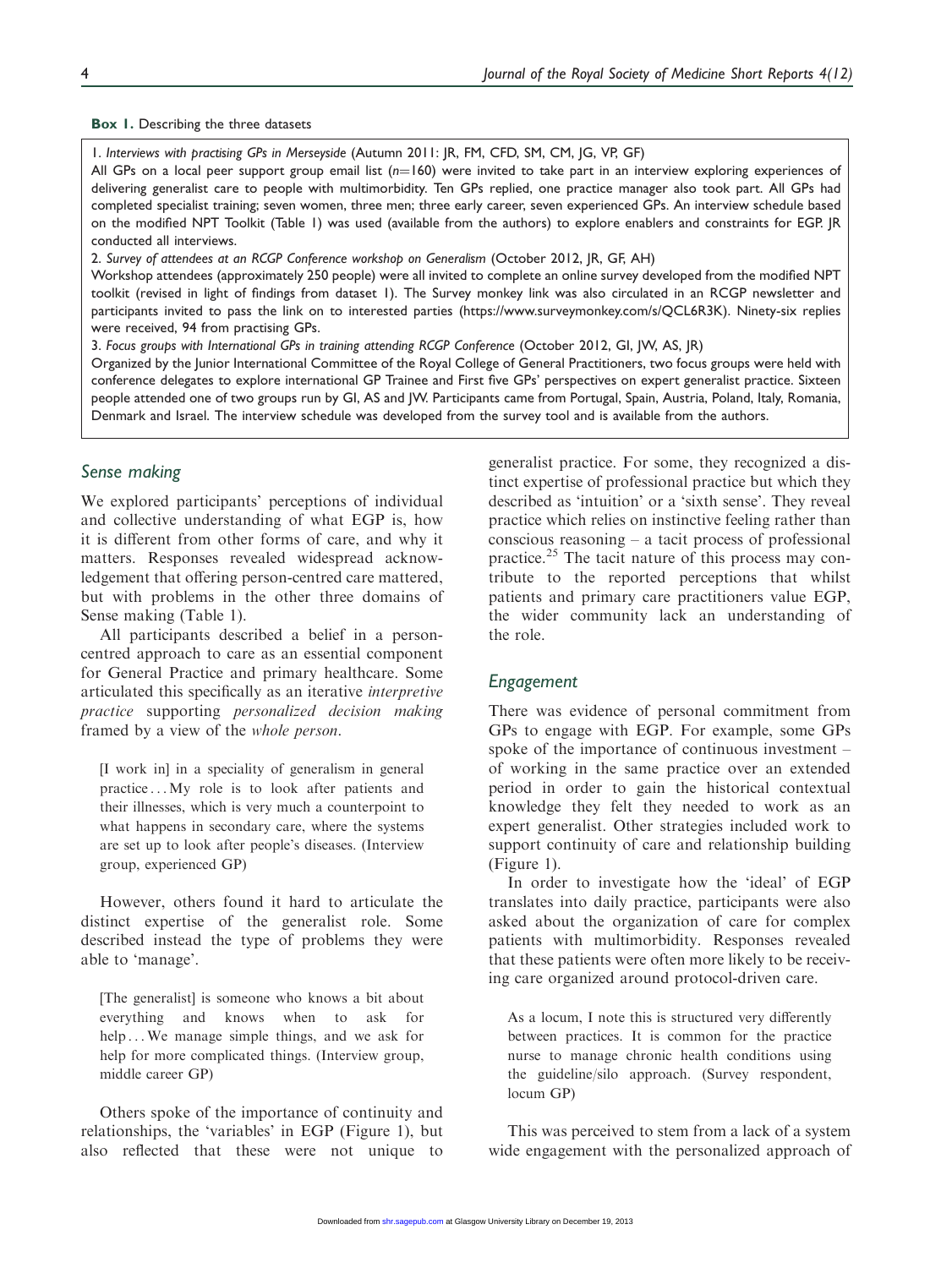

EGP. External priorities were perceived to be unsupportive of EGP, with competing priorities, a lack of time and a general increasing workload placing a significant constraint on EGP.

Daily task is dealing with acute problems when the complex patients can be silo'd or overlooked. Actually time well spent going through complex patients but no time for this in busy day. (Survey respondent, qualified GP)

None of our participants spoke of champions for EGP acting as beacons for colleagues, although our interview/survey schedules did not explicitly probe for this. Whilst we saw repeated examples of people continuing to commit to the ideal of General Practice despite the pressures, there was a suggestion that external constraints threatened to limit, rather than enhance, engagement with EGP.

Unfortunately the tick box protocol driven model we currently run under is promoting a lack of generalist skills and indeed an inability to think outside the boxes. (Survey respondent, qualified GP)

## Action

Here we sought evidence of capacity for delivery of the 'constant components' of EGP. Again, analysis revealed a mixed picture.

Some participants clearly described being comfortable with interpretive practice and having the skills for the task. For example, GPs described case histories of personalized decision making and interpretive practice; delivering 'beyond protocol care' which focused on the person rather than the medicine. Some described having had formal training in the skills needed; one survey participant spoke of gaining skills through research science training. For the majority, expertise came through experiential learning (64% in the survey). However these skills were not perceived to be universal.

sadly, some experienced GPs and consultants either do not have these skills or do not feel able to use them. (Survey group, qualified GP)

The distinction between 'knowing' and 'doing' generalist practice was a common theme.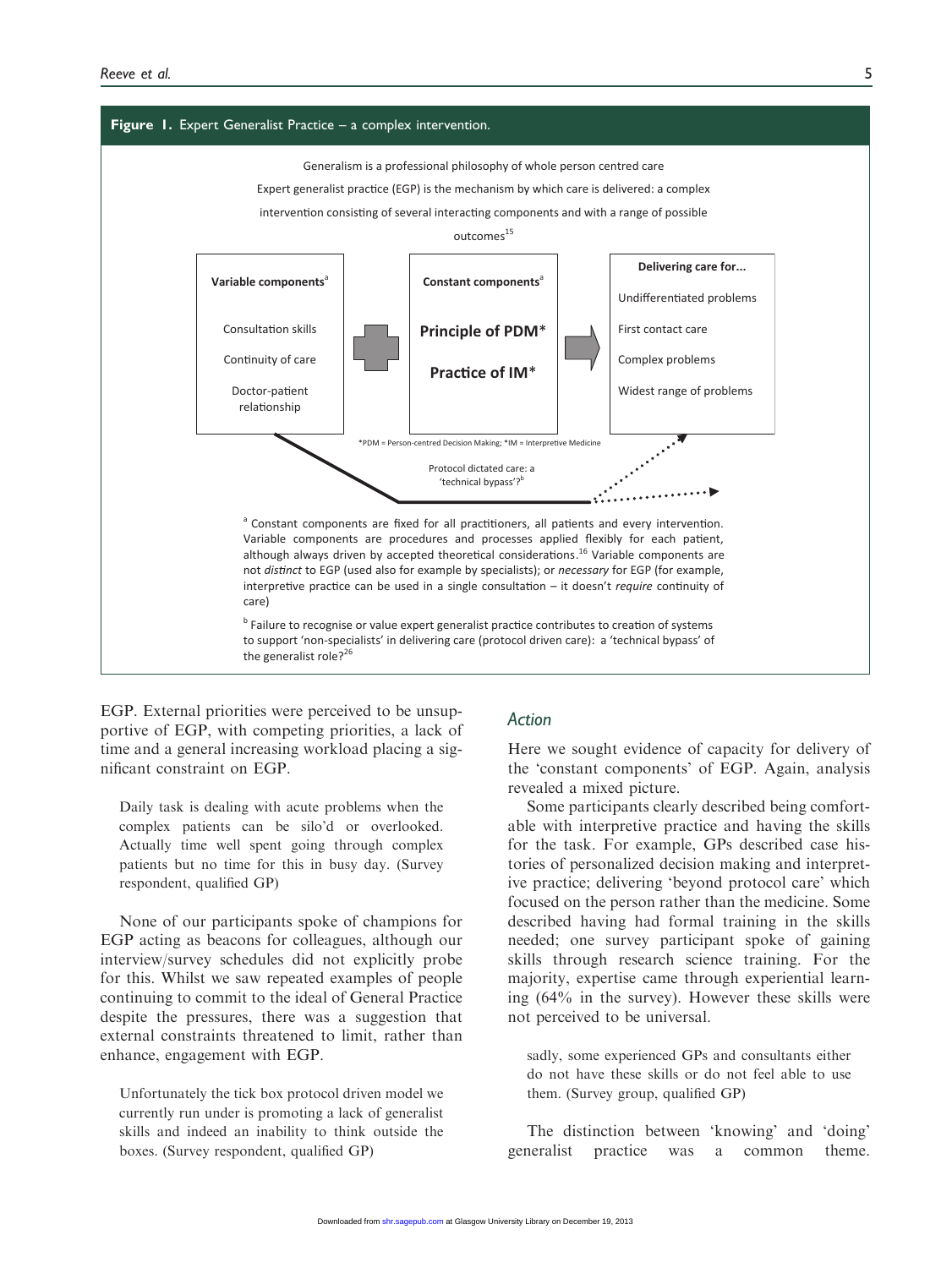Some respondents described the impact of external constraints on their capacity to implement the skills and expertise of generalist practice.

You've always got the targets coming out at you from the computer...I think the problem is time ... you've got your 10 minutes to try and have that consultation. It's sometimes easier just to say 'the evidence shows that this is the best for your blood pressure to be', and you know, press on. And so sometimes I suppose you do do that. (Interview group, experienced GP)

For others, the constraint lay in the lack of 'development of a sense of personal and collective trust in EGP through practice' (Table 1). For example, those who spoke of practice as being 'intuitive' also described a fear of how others might judge this type of practice.

I think we do have more kind of guidelines, protocols and things. Which are, as if 'this is what you should do in this'. You sort of almost feel like you don't follow the protocols, that you're doing the wrong thing. (Interview group, qualified GP)

Personally I am afraid to do something against guidelines...If I only use my intuition, I cannot defend [myself]. That's why I am afraid of it. (Focus group, GP trainee)

Clinical governance systems were not perceived to support a sense of 'building accountability through EGP' (Table 1). As highlighted above, GPs spoke of being fearful of 'being wrong'. Yet they also recognized that turning away from EGP towards 'following a protocol' brought potential adverse consequences.

In an increasingly litigious medical society ... with growing patient expectations it is difficult to know when to stop following EBM guidelines which inevitably causes the over-medicalising of many ailments. (Survey group, practising GP)

These uncertainties about the implementation of EGP are perhaps captured in a comment from one survey respondent.

In theory we can do this but in practice don't always. (Survey group, qualified GP)

# Monitoring and feedback

Our final category explored the impact of feedback and monitoring in supporting the integration of EGP into usual practice. GPs reported that they were able to monitor the impact of care through following up their patients. Several also highlighted the importance of shared peer reflection on experiential knowledge and practice. Both contributed to an individual and collective sense (at least amongst GPs) that EGP was worthwhile: 83% of GPs responding to the survey said that EGP was worth the effort. However in one focus group, GPs reflected that feedback was only of value if a person was receptive to it.

A: I think that the only way to learn this to be an expert in generalisation is to meet every day, many, many patients and to learn from them, I think that they are the best teacher to us. B: Yes but you have to be open to it. Some colleagues of ours aren't. (Focus group participants; two trainee GPs)

There was a perception of a mismatch between the monitoring required by external systems and that to support EGP. With a sense that those outside of General Practice failed to understand or value the EGP approach (only 19% of survey participants thought that their Primary Care Trust thought EGP was worthwhile). We noted a lack of 'formal monitoring of impact which supports a collective sense that EGP is worthwhile' (Table 1).

nowadays when standard care is the norm, you could be criticised for offering exceptional or special care. (Survey respondent, qualified GP)

## **Discussion**

## Principle findings

Our study identified support for the principles of generalism across the GP community. However, we identified a number of constraints to implementation to the delivery of EGP in the primary care setting. Constraints were identified in most of the domains of work predicted by NPT as necessary to support successful integration of a complex intervention into usual practice. Our findings also highlight potential areas for targeted change which may address these concerns. We summarize our findings in Table 2.

# Strengths and limitations of our study

We recognize a number of limitations to our study methods. Our data are derived from convenience samples, predominantly from the UK. It may not be representative of the wider (and international) General Practice community. The majority of the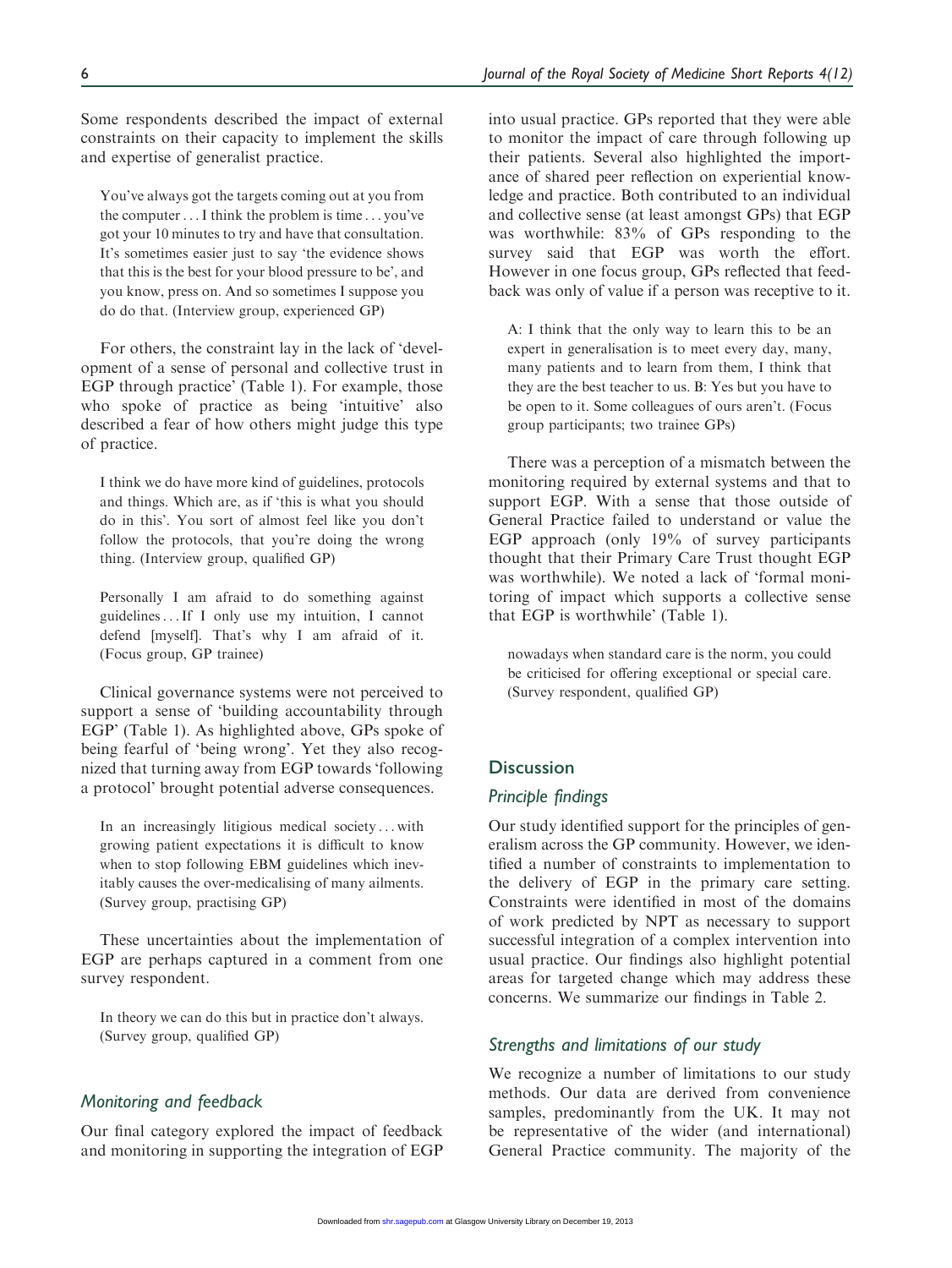|              | Identified constraints                                                                                                       | Proposed solutions        | Potential activities                                                                                                                                                                                                     |
|--------------|------------------------------------------------------------------------------------------------------------------------------|---------------------------|--------------------------------------------------------------------------------------------------------------------------------------------------------------------------------------------------------------------------|
| Sense making | Lack a consistent and universal<br>understanding of a distinct<br>EXPERTISE (in and outside the<br>profession)               | <b>Translating EGP</b>    | Articulating the concepts<br>Awareness raising<br>Multimedia campaign                                                                                                                                                    |
| Engagement   | Competing priorities inhibit EGP,<br>especially for those most in need                                                       | Priority setting for EGP  | Revisiting risk stratification $-$ a person<br>centred view                                                                                                                                                              |
| Action       | Lack of consistent DEVELOPMENT<br>OF SKILLS in interpretive practice,<br>especially the capacity to judge<br>trustworthiness | <b>Trusting EGP</b>       | Curriculum review: extending training<br>and CPD for interpretive practice in<br>an evidence-based world<br>Promoting scholarship as part of pro-<br>fessional practice<br>Integrating academic and clinical<br>practice |
| Monitoring   | Lack of RESOURCES for 'manageable<br>monitoring' building a SHARED<br>SENSE of why EGP matters                               | Identifying impact of EGP | Evidence base for generalist practice:<br>developing evidence from practice<br>Generalism in Action <sup>31</sup>                                                                                                        |

|  |  |  |  |  |  |  |  |  |  |  | Table 2. Summary and implications - what needs to change to enhance expert generalist practice? |  |
|--|--|--|--|--|--|--|--|--|--|--|-------------------------------------------------------------------------------------------------|--|
|--|--|--|--|--|--|--|--|--|--|--|-------------------------------------------------------------------------------------------------|--|

data comes from GPs, and so we lack the insights of other primary care stakeholders including patients. We were not able to compare what GPs report of their work with what they do in practice; to explore differences between the 'rhetoric' and 'reality' of practice. Finally, enablers and constraints to practice will be context specific and so we cannot assume that the issues identified in this study would apply – for example – to hospital generalists. However, the strengths of our work lie in providing a novel and practical framework which could be applied in multiple contexts to systematically identify barriers to practice, and in turn to evaluate the impact of change.

# Implications for practice

EGP makes sense to practising GPs but we note that some practitioners struggled to articulate the distinct expertise of EGP. Our data not only support the view that generalism is 'deeply known'<sup>14</sup> to (at least some) practitioners, but also suggest that the practice of EGP has become 'lost in translation'. Some practitioners know what it is, but have no language to describe (and defend) it; referring instead to 'intuitive practice'. Others appear to define the generalist role primarily as an all-rounder role, describing their key function as filtering out complex problems to refer on. It is perhaps unsurprising therefore that those outside of the profession fail to understand EGP.

We therefore propose the need for a body of work on Translating EGP: raising the understanding and profile of this distinct role both within the profession and beyond. The recent Royal College of General Practitioners (RCGP) report<sup>5</sup> has started a conversation. We offer our account of EGP as a complex intervention (Figure 1) as a further step in opening up a tacit professional model to all. We emphasize that this is not just 'doing good general practice'. Rather this is to highlight and celebrate the two central components of EGP – a distinct expertise that is in the toolbag of some, but not all,  $GPs<sup>26</sup>$  Further work is needed to translate these ideas into frameworks that make sense to wider stakeholder groups, including patients as well as policy makers; for example making use of multimedia to support communication (see for example www.youtube.com/ watch?v=PZ7vfumUuHk).

We not only saw evidence of GPs and practice teams seeking to engage with EGP, but also a perception of barriers created by external, competing priorities for resources including GP time. This lack of external engagement with EGP may be altered by work to improve understanding of EGP. However, our findings resonate with a wider literature concerned by an overemphasis on community delivery of disease focused care<sup>3</sup>: defining need for care on the basis of condition focused guidelines<sup>27</sup> and population need rather than a personal assessment of need. We propose a new body of work on *Priority setting* for EGP. To explore how to assign need for care based on an understanding of personal experiences of health as a resource for living. Our longitudinal study of the experience of living with chronic illness suggests we need to design needs assessment for personalized care on the capacity to manage the work of daily living.<sup>28</sup> We need new priority setting and risk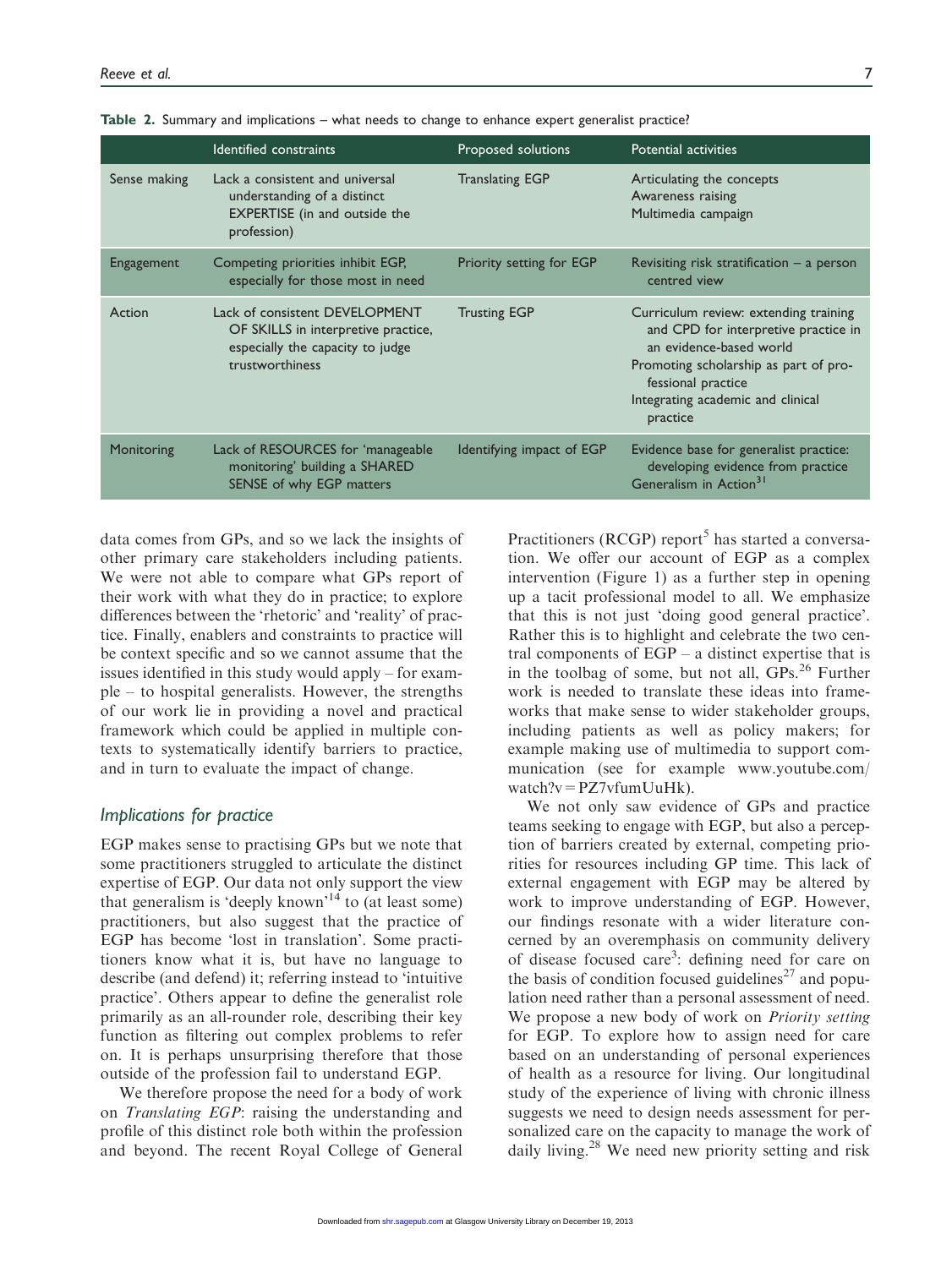stratification approaches supporting a generalist approach.

Not all GPs reported that they had the skills for EGP. Even GPs who reported having skills in EGP expressed concerns about their capacity to defend the use of these skills, especially if making 'beyond protocol' decisions. These findings suggest a shortage of confidence or skills in the interpretive medicine elements of EGP and particularly in a key element of that role – the ability to judge the trustworthiness of the interpretation. We highlight Trusting EGP as a third constraint to practice.

The GP curriculum describes that a GP should have specific problem-solving skills including the capacity to 'selectively gather and interpret information ... and apply it in an appropriate management plan'.8 Elsewhere, that GPs should take a holistic approach using the 'biopsychosocial' approach to understand the whole patient. $8$  The biopsychosocial model is recognized to have 'broaden[ed] the scope of the clinician's gaze'.<sup>29</sup> But gathering more information is not enough unless we also have a framework by which to use it. The biopsychosocial model has been criticized for not 'guid[ing] us on how to prioritise'.30 Our findings suggest that we perhaps need to revisit and extend these elements in order to support interpretive practice, particularly in a modern context where a particular view of evidence-based practice is dominant.<sup>6</sup>

We suggest the need to review the RCGP GP curriculum and continuing professional training to include greater emphasis on the critical interpretive skills of practice. Gabbay and le  $M$ ay's<sup>25</sup> ethnographic study of how contextually adroit GPs engage in interpretive practice to generate knowledge-in-practice-in-context, or mindlines, offers one source of study. Our own Exploratory Decision Map, $<sup>6</sup>$  translating thinking on demonstrating the</sup> trustworthiness of interpretive practice from the qualitative research field into clinical practice, offers another approach. Both identify skills of scholarship (discovery, integration, application and inspiration – see www.sapc.ac.uk/index-php/academic-primarycare) at the heart of professional primary care practice: both clinical and academic. This indicates that generalist primary care would be strengthened by closer working between the clinical and academic arms of the discipline.

Finally, we saw evidence that GPs already monitor the impact of personalized decision making through their continued relationship with patients. However, they felt that external quality monitoring processes did not recognize or support this learning. Current monitoring fails to support the development of trust in, and understanding of, the merits and limitations of EGP. We therefore propose the need for a fourth body of work on Identifying the impact of EGP. Supporting practitioners in evaluating their individual practice has the potential to enhance skills and confidence in interpretive practice (Trusting EGP). If we can also capture that learning, we may also support development of an evidence base from practice on how and when expert generalist care offers something different to, and better than, specialist care. We have recently described a framework by which to generate this evidence from practice – the Generalism in Action framework<sup>31</sup>

# Future research

Our goal was to understand how we might enhance the practice of generalist expertise in the primary care setting. Our study has identified four key constraints to EGP and proposed solutions to system wide approach supporting a primary healthcare vision of Health For All.<sup>3</sup> The next step will then be to identify if changes to enhance EGP make a difference to patient outcomes. This will be a focus of the next stages in our research.

#### **Declarations**

Competing interests: JR is funded by an NIHR Clinician Scientist Award supporting development of a body of work on Generalist Solutions to Complex Problems. AH and GF both contributed to the authorship of the 2011 and 2012 Royal College of General Practitioner reports on Medical Generalism. There are no interests to declare for the remaining authors.

Funding: The fieldwork in this study was supported by funding from JR's NIHR fellowship.

Ethical approval: The project was reviewed by NHS NorthWest 10 Research Ethics Committee and Liverpool University Ethics Committee and judged to constitute service evaluation not requiring formal ethical review. Nonetheless, the work adhered fully to the standards of practice required by Good Clinical Practice.

#### Guarantor: JR

Contributorship: JR conceived the work. JR, FM, CFD, SM, CM, JG, VP and GF supported the adaptation of the NPT framework for this study. Data collection was undertaken by JR, GF, AH, GI, AS and JW. Analysis was undertaken by JR, VP and GI. All authors have contributed to writing of paper and approved the final draft. The authors would like to acknowledge the contributions of all participants in the three datasets. An overview of this work has also been submitted to the 2013 NIHR New Media competition and can be seen at www. primarycarehub.org.uk/egp.

Acknowledgements: The authors would like to thank all the participants who took part in this study.

Provenance: Not commissioned; peer-reviewed by Iona Heath.